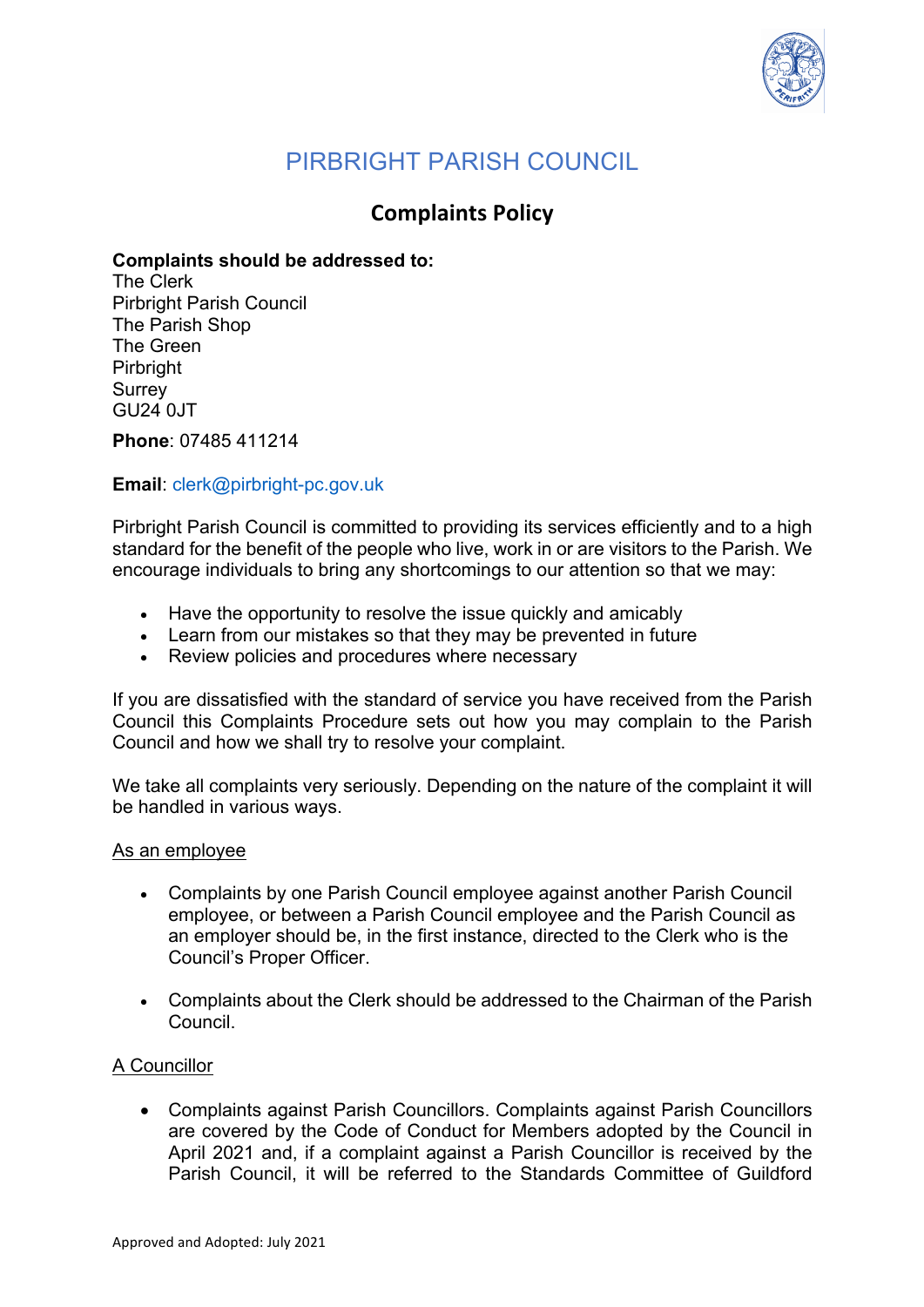

Borough Council. Further information on the process of dealing with complaints against Parish Councillors may be obtained from the Monitoring Officer of Guildford Borough Council.

#### Financial irregularity

• Alleged financial irregularity. Local electors have a statutory right to object to the Parish Council's audit of accounts (Local Audit and Accountability Act 2014).

#### Alleged criminal activity

• Alleged criminal activity. This should be reported to Surrey Police.

This Complaints Procedure applies to complaints about Parish Council administration and procedures and includes complaints about how Parish Council employees have dealt with your concerns.

The appropriate time for influencing Parish Council decision making is by raising your concerns before the Parish Council debates and votes on a matter. You may do this by writing to the Parish Council in advance of a meeting at which the item is to be discussed. There may also be the opportunity to raise your concerns in the public participation section of each Parish Council meeting. If you are unhappy with a Parish Council decision, you may raise your concerns with the Parish Council. Standing Orders prevent the Parish Council from re-opening issues for six months from the date of the decision. Only in exceptional circumstances can Parish Councillors initiate the special process set out in the Standing Orders that allows a Parish Council decision to be revisited within the six-month decision period.

Complaints about procedures or administration should be raised with the Clerk who is the Proper Officer of the Parish Council. Mistakes and misunderstandings are normally resolved informally at the outset.

However, if the Clerk cannot resolve the concern or issue to your satisfaction, please follow the steps detailed below.

Please put your complaint in writing to the Clerk, detailing the procedure or administration you wish to complain about. If you do not wish to send the complaint to the Clerk, it may be sent to the Chairman.

- 1. The Clerk shall acknowledge the receipt of your complaint and advise you of the date of the meeting when the Parish Council will consider the matter.
- 2. You will be invited to attend the meeting and may bring with you such representatives as you wish.